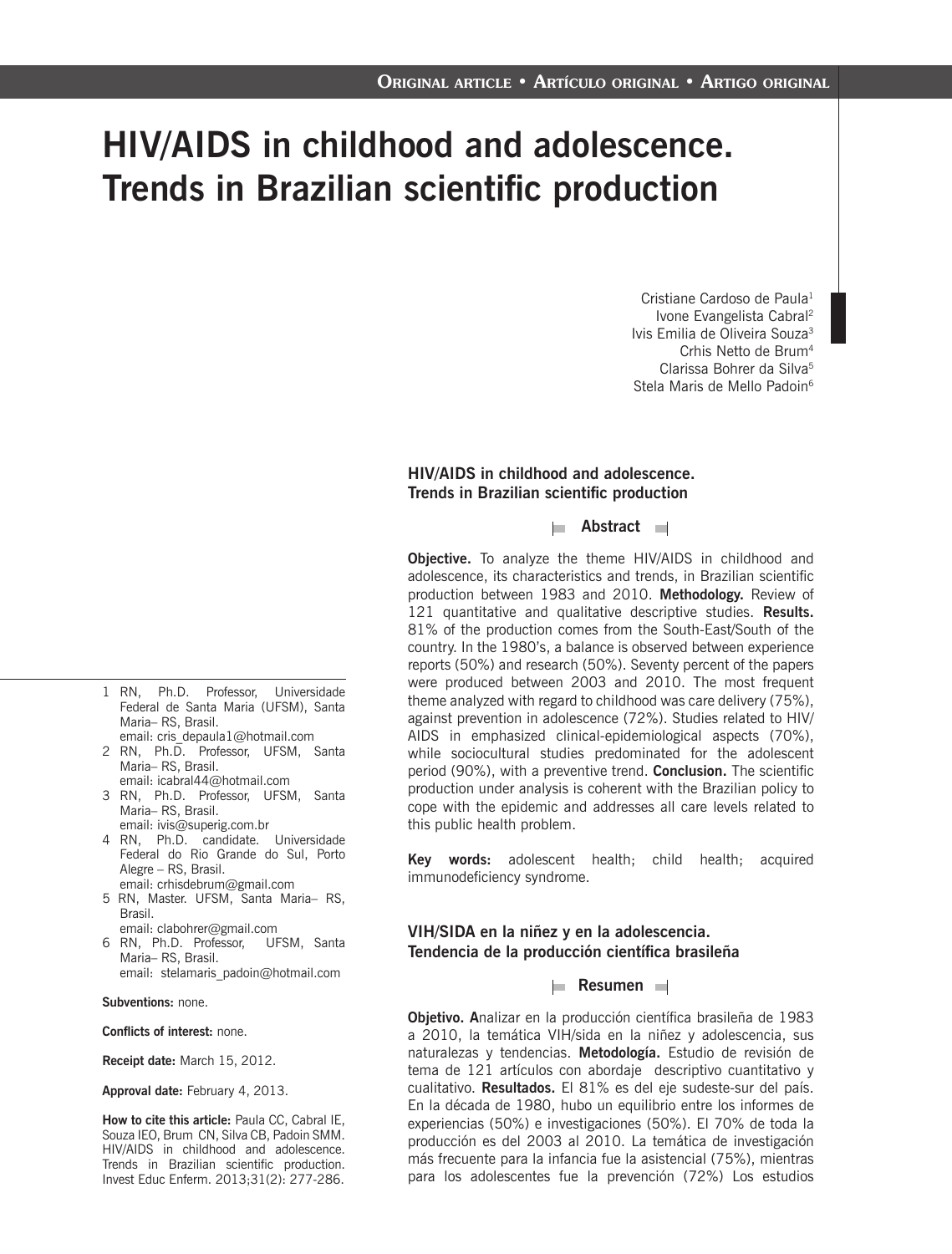relacionados con VIH/SIDA en la niñez enfatizaron sobre aspectos clínico-epidemiológicos (70%) y en la adolescencia predominaron las investigaciones socioculturales (90%) con tendencia preventiva. **Conclusión.**  La producción científica estudiada es coherente con la política brasileña de enfrentamiento de la epidemia y contempla todos los niveles de atención para este problema de salud pública.

**Palabras clave:** salud del adolescente; salud del niño; síndrome de la inmunodeficiencia adquirida.

### **HIV/AIDS na infância e na adolescência. Tendência da produção científica brasileira**

### **Resumo**

**Objetivo.** Analisar na produção científica brasileira de 1983 a 2010, a temática HIV/aids na infância e adolescência, suas naturezas e tendências. **Metodologia.** Estudo de revisão de tema de 121 artigos com abordagem descritiva quantitativo e qualitativo. **Resultados**. 81% são do eixo sudeste-sul do país. Na década de 1980, teve um equilíbrio entre os relatórios de experiências (50%) e investigações (50%). 70% de toda a produção é de 2003 a 2010. A temática de investigação mais frequente para a infância foi a assistencial (75%) enquanto para os adolescentes foi a prevenção (72%) Os estudos relacionados com HIV/AIDS na infância enfatizaram sobre aspectos clínico-epidemiológicos (70%) e na adolescência predominaram as investigações socioculturais (90%) com tendência preventiva. **Conclusão**. A produção científica estudada é coerente com a política brasileira de confronto da epidemia e contempla todos os níveis de atendimento para este problema de saúde pública.

**Palavras chaves:** saúde do adolescente; saúde da criança; síndrome de imunodeficiência adquirida.

### Introduction \_\_\_\_\_\_\_\_\_\_

Infection by Human Immunodeficiency Virus (HIV) and illness from the Acquired Immunodeficiency Syndrome (AIDS) are contemporary issues in the health and social sciences, due to their clinicalepidemiological, sociological, political and economic nature. In Brazil, since the 1980's, the evolution of AIDS indicated the interface of the clinical-epidemiological issue with the sociopolitical one, as a reflection of the quantitative and qualitative changes in the epidemic's profile.<sup>1,2</sup> The infection with HIV of women of reproductive age resulted in an increase in the number of cases of children infected by vertical transmission.3 Between 1980 and 2011, 608,230 cases of AIDS were notified, of which 19,518 fell in the age range 0 to 12 (infancy), and 12,891 from 13 to 19 years of age (adolescence). It stands out that 90% of the cases notified in infancy correspond to children below five years old

(vertical transmission).4 The scale of this epidemic of AIDS in childhood and adolescence required the health services to provide actions directed at care, prevention, control of vertical transmission, and protection and surveillance of cases.<sup>5</sup> These actions were added to the implantation of the Prophylactic Therapy for Vertical Transmission (AIDS Clinical Trial Group-ACTG protocol 076/1997), and were reflected in the decline of infection from vertical transmission<sup>6,7</sup>.

In parallel, the situation of AIDS in the country has mobilized the researchers to investigate its transformations and demands.<sup>8</sup> While scientific production has shown itself to be consistent with the advances of Brazilian policies for confronting the epidemic, the issue of AIDS points to the need for health care which contributes to the improvement in quality of life of children and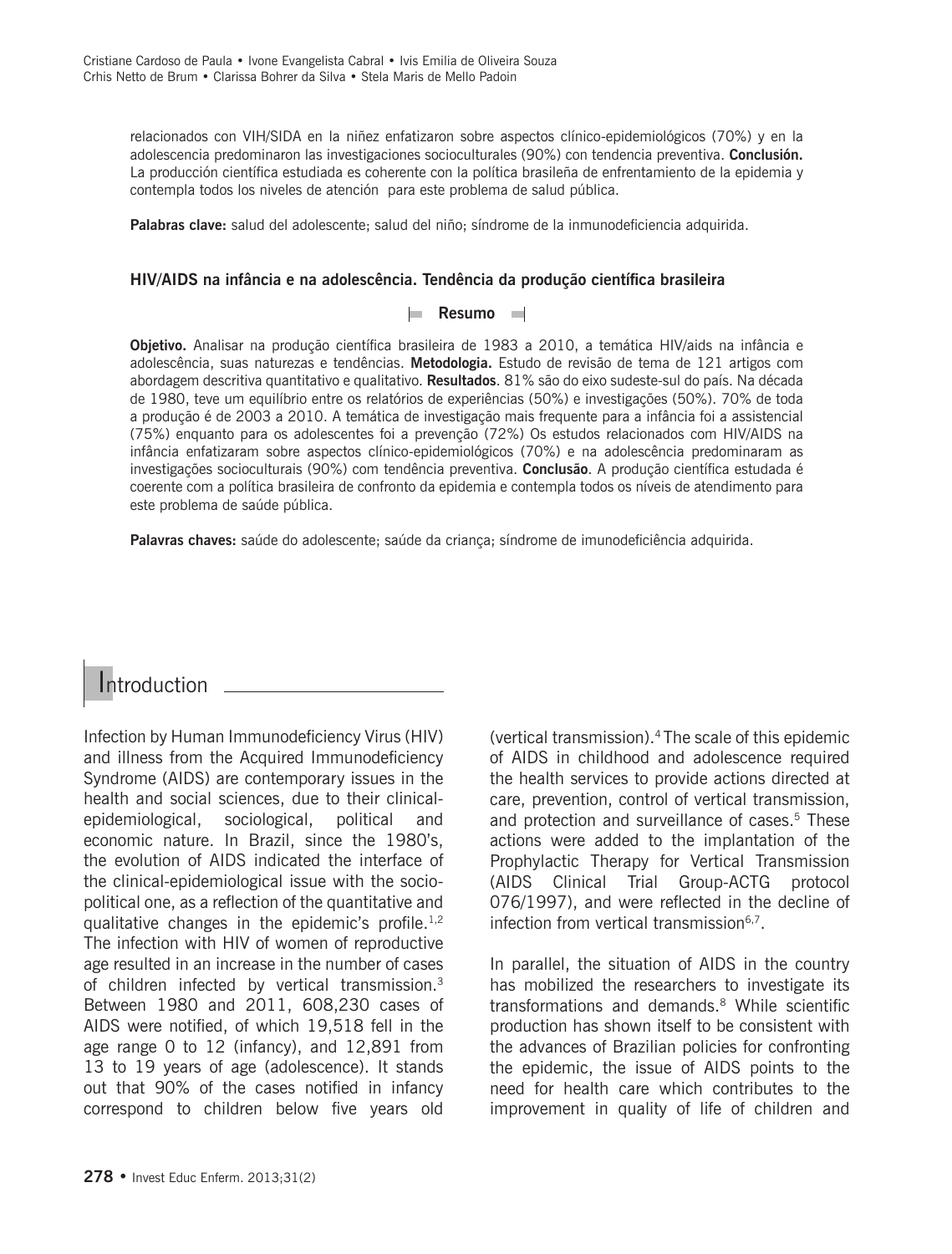adolescents who have AIDS or who are vulnerable to infection. Within the group of these productions, one can find studies on the tendency of the issue of HIV/AIDS in different human groups, there being a need for broadening studies on the group made up of children and adolescents/young people.<sup>9-11</sup> In this regard, the research question – what are the tendencies of Brazilian scientific production on HIV/AIDS in childhood and adolescence? – is conducted with the objective of analyzing the specific characteristics, nature and tendency of Brazilian scientific production, from 1983 to 2010, on the issue of HIV/AIDS in childhood and adolescence.

The study's relevance lies in the search for scientific evidence in the directives of the knowledge on the matter, which may confer visibility on new questions which are necessary for the development of scientific investigations, filling gaps existing in the knowledge in this area. The actions of protection, prevention, assistance and epidemiological surveillance, which are inherent to the issue of HIV/AIDS in childhood and adolescence and are revealed in the tendency of the studies can demonstrate the consistency between Brazilian scientific production and public policies.

## Methodology \_\_\_\_\_\_\_

This is a literature review study with an analytical, critical and reflective approach, whose source of data was large databases of the health sciences, in particular Medical line (MEDLINE) and Latin-American and Caribbean Health Sciences Literature Database (LILACS). This search was undertaken in the second semester of 2011, based on the descriptors: [HIV *or* Acquired Immunodeficiency Syndrome] *and* [child *or* adolescent]. The cut-off point for starting was 1983, when the first case of AIDS in a child in Brazil was diagnosed.4 The inclusion criteria were: article on the issue of HIV/ AIDS in childhood and/or adolescence, published in the period 1983 – 2010, with the full text available electronically. When linked to more than one database, the article was considered a single version for analysis. The exclusion criteria were: articles that were not authored by Brazilians, and abstracts with the text incomplete.

The scientific productions were selected based on readings of the titles and the abstracts. A documental analysis record was developed, made up of the following items: year of publication, data-base linked, region of origin of production and specifics (origin: South, South-East, Center-West, North, North-East: sub-area of knowledge medicine, nursing, dentistry, pharmacy, psychology, nutrition, biology, education, social services, anthropology, communication, multiprofessional, speech therapy, physiotherapy: type – review, reflection, experience reports, research: nature – clinical-epidemiological, socio-cultural, political: and tendency – care, prevention, protection, epidemiological surveillance), based on a model of systematization of academic and scientific production adopted by the Coordination for the Improvement of Higher Education Personnel (CAPES).

To identify the specific nature of the scientific productions, key words were used, based on the MEDLINE descriptors: a) *clinicalepidemiological*: viral load, opportunist infection, co-infection, diagnosis, treatment, therapy, immunology, prevalence, epidemiological index, epidemiology; b) *socio-cultural:* relations, social support, legislation, human rights, prejudice, discrimination, attitudes and practices in health, knowledge, perception, behavior; c) *policy*: evaluation of results, evaluation of programs and projects in health, health services, health education, and health promotion.

With the data obtained, comparison was made with the productions' periods of publication, thus producing a five-yearly distribution. The results are presented in the form of absolute and relative frequencies, illustrated in tables and graphs. The determination of the nature and tendency are grounded in the assumptions of thematic content analysis.<sup>12</sup>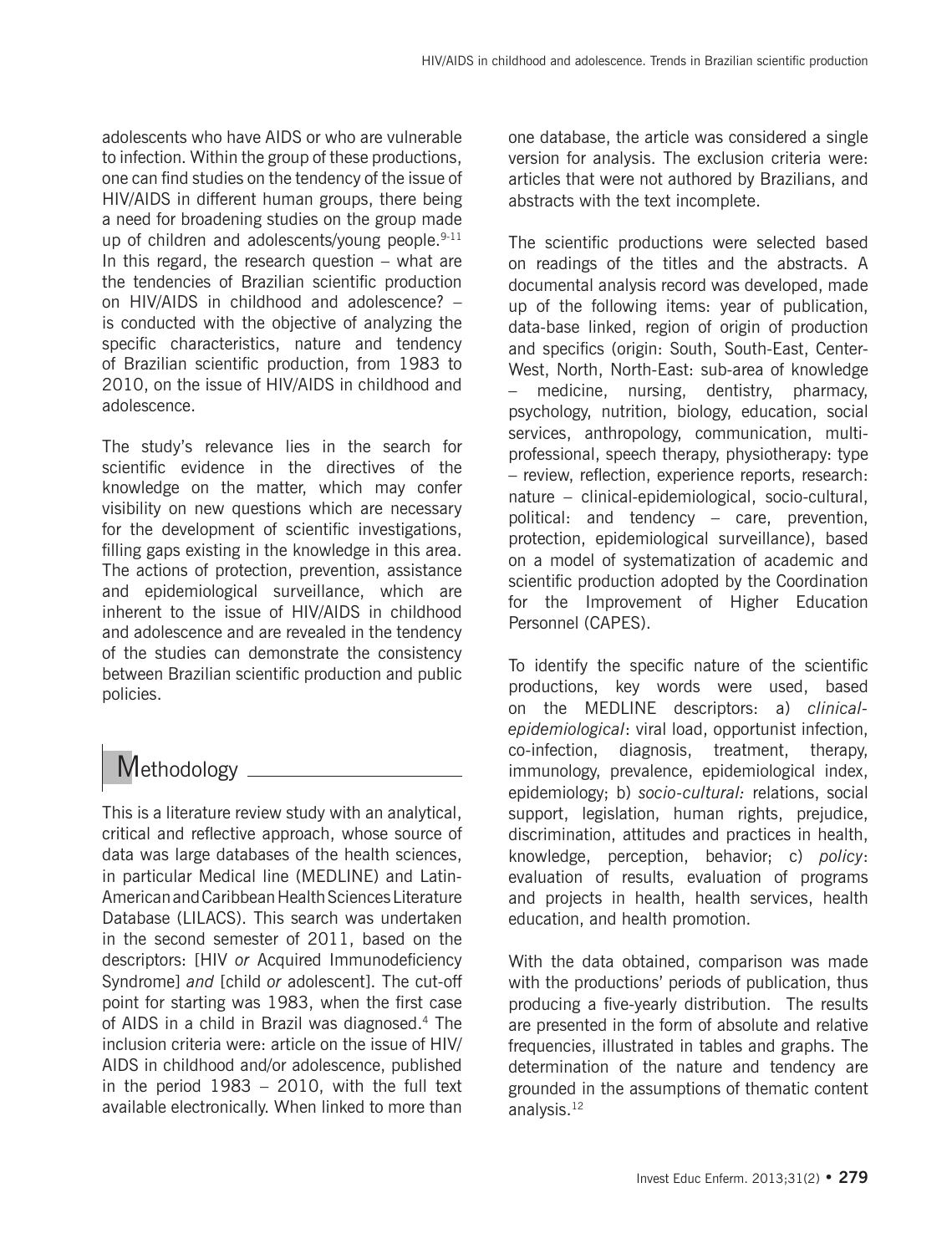**Results** 

The corpus of the analysis was 121 articles. The specificity of the productions was analyzed by origin, sub-area and type. It was ascertained that the area of Brazil standing out in terms of

originating these productions was the South-East (60.3%). Regarding the sub-areas of knowledge, a concentration of studies in medicine was observed (32.2%). (Table 1).

| <b>Variables</b>                          | <b>Issues</b> |      |                                         |  |  |  |
|-------------------------------------------|---------------|------|-----------------------------------------|--|--|--|
|                                           | $\%$          | ℅    | ℅                                       |  |  |  |
|                                           |               |      | AC $(n=71)$ AA $(n=50)$ Total $(n=121)$ |  |  |  |
| Region of origin of Scientific Production |               |      |                                         |  |  |  |
| South-East                                | 67.6          | 50.0 | 60.3                                    |  |  |  |
| South                                     | 25.4          | 14.0 | 20.7                                    |  |  |  |
| North-East                                | 5.6           | 22.0 | 12.4                                    |  |  |  |
| Center-West                               | 1.4           | 12.0 | 5.8                                     |  |  |  |
| North                                     | 0.0           | 2.0  | 0.8                                     |  |  |  |
| Sub-area of knowledge                     |               |      |                                         |  |  |  |
| Medicine                                  | 42.3          | 18.0 | 32.2                                    |  |  |  |
| <b>Nursing</b>                            | 11.3          | 36.0 | 21.5                                    |  |  |  |
| Psychology                                | 7.0           | 22.0 | 13.2                                    |  |  |  |
| Dentistry                                 | 18.3          | 0.0  | 10.7                                    |  |  |  |
| Multiprofessional                         | 18.3          | 22.0 | 19.8                                    |  |  |  |
| Communication                             | 0.0           | 2.0  | 0.8                                     |  |  |  |
| Speech therapy                            | 1.4           | 0.0  | 0.8                                     |  |  |  |
| Physiotherapy                             | 1.4           | 0.0  | 0.8                                     |  |  |  |
|                                           |               |      |                                         |  |  |  |

**Table 1.** Distribution of the issues of AIDS in childhood (AC) and AIDS in adolescence (AA), by region of origin and sub-area of knowledge of the scientific production. Brazil, 1983-2010

The scientific production's distribution, in line with the variable 'type of study', shows that in the decade of the 1980's there was a balance between the experience reports (50.0%) and research studies (50.0%). From the decade of the 1990's onward, research increasingly stood out (98%). The productions' five-yearly distribution shows significant growth: 1983-1987 (0.8%), 1988-1992 (0.0%), 1993-1997 (7.5%), 1998-2002 (19.1%), 2003- 2007 (42.5%), 2008-2010 (30.0%).

Regarding the nature, it was ascertained that in the clinical-epidemiological nature the studies covered the diagnostic, therapeutic and prognostic issues of morbidity and mortality; in the sociocultural nature, they involved historical, social and cultural questions relevant to the information and interventions; and in the political nature, they included aspects inherent to planning, implantation, implementation and evaluation of the health actions. In the productions' distribution in the sub-areas of knowledge, it was observed that texts originating from medicine and dentistry were characterized, essentially, as clinicalepidemiological, while those from nursing and psychology were characterized as socio-cultural. The studies analyzed that covered the age range of childhood indicated a tendency of care, and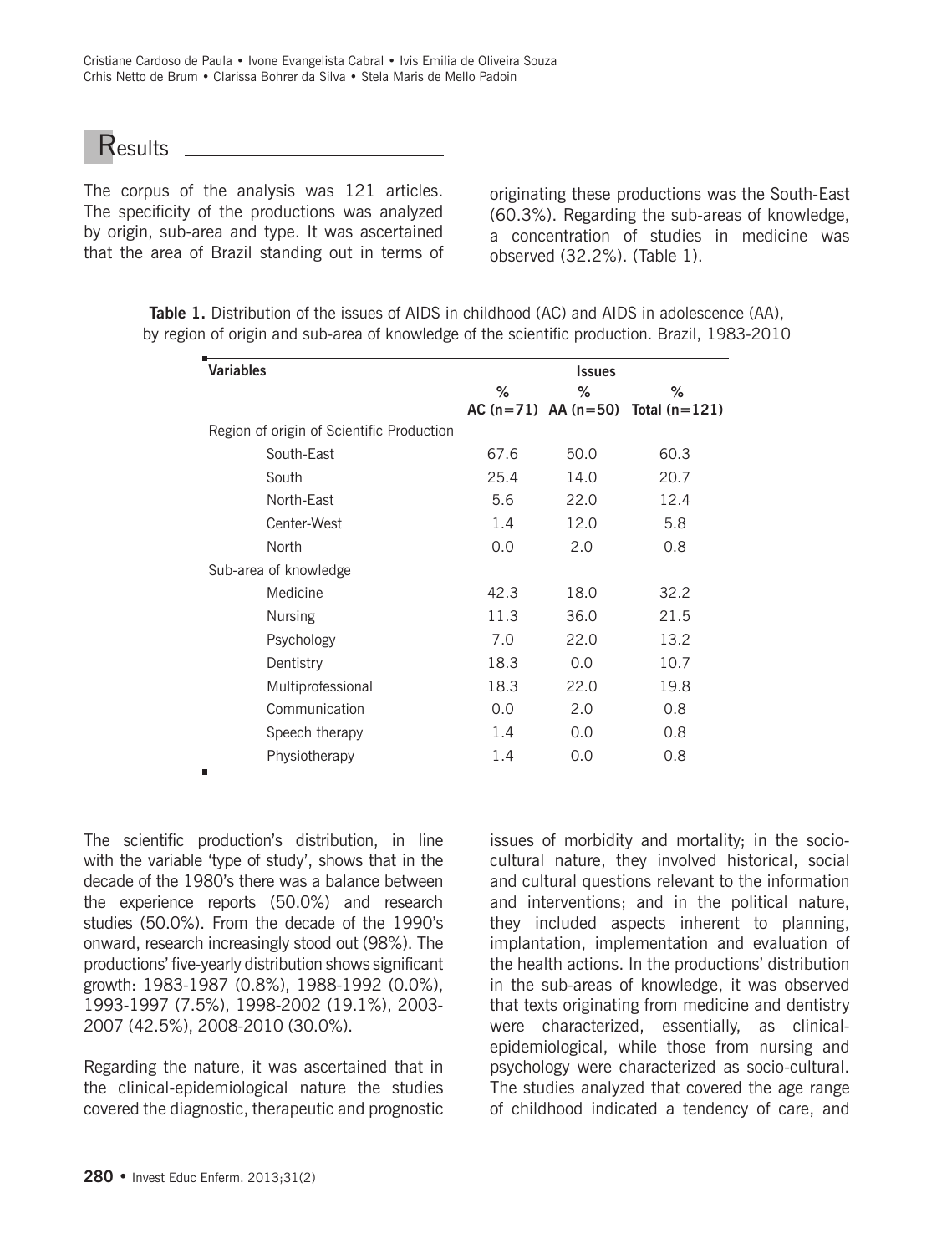a clinical-epidemiological nature (Table 2). The studies carried out in the age range of adolescence

indicated a preventive tendency and a sociocultural nature (Table 3).

| <b>Issue</b>                    | ℅<br>1983-<br>1987 | ℅<br>1988-<br>1992 | ℅<br>1993-<br>1997 | ℅<br>1998-<br>2002 | ℅<br>2003-<br>2007 | ℅<br>2008-<br>2010 | ℅<br><b>Total</b> |
|---------------------------------|--------------------|--------------------|--------------------|--------------------|--------------------|--------------------|-------------------|
| Childhood $(n=71)$              |                    |                    |                    |                    |                    |                    |                   |
| Care                            | 2.8                | 0.0                | 8.5                | 12.7               | 29.6               | 21.1               | 74.7              |
| Prevention                      | 0.0                | 0.0                | 0.0                | 0.0                | 0.0                | 1.4                | 1.4               |
| Protection                      | 0.0                | 0.0                | 1.4                | 2.8                | 7.0                | 12.7               | 23.9              |
| Epidemiological<br>surveillance | 0.0                | 0.0                | 0.0                | 0.0                | 0.0                | 0.0                | 0.0               |
| Total                           | 2.8                | 0.0                | 9.9                | 15.5               | 36.6               | 35.2               | 100.0             |
| Adolescence $(n=50)$            |                    |                    |                    |                    |                    |                    |                   |
| Care                            | 0.0                | 0.0                | 0.0                | 6.0                | 10.0               | 10.0               | 26.0              |
| Prevention                      | 0.0                | 0.0                | 4.0                | 18.0               | 40.0               | 10.0               | 72.0              |
| Protection                      | 0.0                | 0.0                | 0.0                | 0.0                | 0.0                | 2.0                | 2.0               |
| Epidemiological<br>surveillance | 0.0                | 0.0                | 0.0                | 0.0                | 0.0                | 0.0                | 0.0               |
| Total                           | 0.0                | 0.0                | 4.0                | 24.0               | 50.0               | 22.0               | 100.0             |

**Table 2.** Distribution of the issue of AIDS in childhood and in adolescence, according to productions' tendency, by period of publication. Brazil, 1983-2010

Table 3. Distribution of the issue of AIDS in childhood and in adolescence according to the scientific productions' nature, by period of publication. Brazil, 1983-2010

| <b>Issue</b>             | $\%$<br>1983-<br>1987 | ℅<br>1988-<br>1992 | %<br>1993-<br>1997 | $\%$<br>1998-<br>2002 | $\%$<br>2003-<br>2007 | ℅<br>2008-<br>2010 | %<br>Total |
|--------------------------|-----------------------|--------------------|--------------------|-----------------------|-----------------------|--------------------|------------|
| Childhood $(n=71)$       |                       |                    |                    |                       |                       |                    |            |
| Clinical-epidemiological | 2.8                   | 0.0                | 8.5                | 15.5                  | 21.1                  | 22.5               | 70.4       |
| Socio-cultural           | 0.0                   | 0.0                | 1.4                | 0.0                   | 14.1                  | 12.7               | 28.2       |
| Political                | 0.0                   | 0.0                | 0.0                | 0.0                   | 1.4                   | 0.0                | 1.4        |
| Total                    | 2.8                   | 0.0                | 9.9                | 15.5                  | 36.6                  | 35.2               | 100.0      |
| Adolescence $(n=50)$     |                       |                    |                    |                       |                       |                    |            |
| Clinical-epidemiological | 0.0                   | 0.0                | 0.0                | 0.0                   | 0.0                   | 0.0                | 0.0        |
| Socio-cultural           | 0.0                   | 0.0                | 4.0                | 22.0                  | 42.0                  | 22.0               | 90.0       |
| Political                | 0,0                   | 0.0                | 0.0                | 2.0                   | 8.0                   | 0.0                | 10.0       |
| Total                    | 0,0                   | 0.0                | 4.0                | 24.0                  | 50.0                  | 22.0               | 100.0      |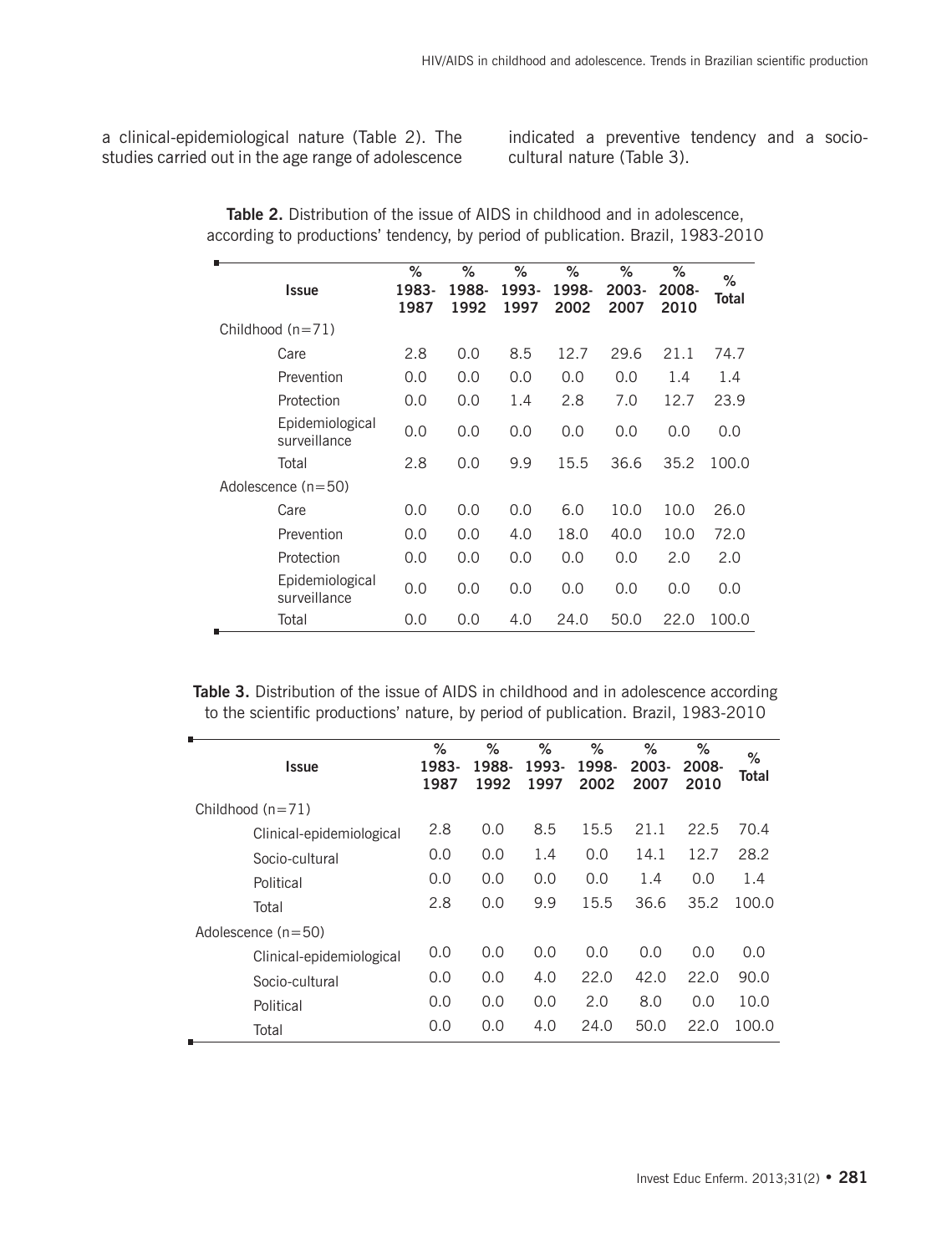Cristiane Cardoso de Paula • Ivone Evangelista Cabral • Ivis Emilia de Oliveira Souza Crhis Netto de Brum • Clarissa Bohrer da Silva • Stela Maris de Mello Padoin



The findings related to the specific characteristics of the publications indicate a significant level of scientific production in the South-East region of Brazil, compared to the other regions of the country. The sub-areas of medicine, nursing, psychology and dentistry stood out among publications in health. The linking of these productions to the Post-Graduate Programs and to the Research Groups, of each sub-area, is explained by the interest and motivation of the researchers. The issues located the issue of AIDS in childhood and in adolescence in the clinicalepidemiological sense as part of the general context of the epidemic, in addition to responding to its socio-cultural and political demands. The greater systematization of those productions is owed to the fact that the states of São Paulo and Rio de Janeiro possess a higher concentration of research institutes and universities, these being recognized as centers for production of knowledge; $^{13}$  they developed partnerships and agreements with foreign institutions;<sup>14</sup> and, historically, they have responded to the influences of social movements and non-governmental organizations (NGO).<sup>15</sup> The higher concentration of research institutes and universities may be visualized by the distribution of the 434 stricto sensu Post-Graduate programs of the sub-areas of knowledge in the area of health in the South-East region (63%), followed by the South (17%), North-East (13%), Center-West (4%) and North (3%).16

In relation to the South-East region's recognition as a center of knowledge production, exploratory studies on scientific production in HIV/AIDS with other human groups have associated this phenomenon with the excellence of post-graduate courses and research centers of Brazil.17,18 In these programs, the research groups can rely on a contingent of researchers and financial resources for this end, with a predominance of the clinicalepidemiological areas.<sup>19</sup> This explains, in part, why productions originating from medicine and dentistry are characterized as clinicalepidemiological. It stands out that productions from nursing and psychology are characterized as socio-cultural, as some of their study objects are located in the social and human sciences. The consolidation of partnerships and agreements with foreign institutions is associated with the public competition for solicitation notices for financing research, published by international promotion bodies $20,21$ 

One can add to this matter the Brazilian solicitation notices published by the National STD/AIDS Program, which formulates and fosters public policies on the issue. These grants were significantly characterized by support for research projects in the South-East region, implemented by Groups and Centers consolidated in the South-East region.<sup>22</sup>

The influence of the social movements and NGO's, through actions confronting the epidemic, made it possible to confer social visibility, initially, on the group of people who have HIV/AIDS and, later, on the group composed of children and adolescents.23,24 The social mobilization and the greater presence of NGO's in the South-East region had a strong impact on the production of studies with investment and financing from federal bodies. Thus, the concentration of production in the South-East region strengthens the development of policies for the prevention of infection, for protection, and for health care for children and adolescents.25 The implantation of strategies and actions organized in the form of projects, policies and programs took place first in the state ambit, later extending to the national plane.26

In the chronology of Brazilian scientific production, the first two publications in the decade of the 1980's were convergent with the beginning of the epidemic and the first cases of transmission of HIV through the bloodstream or by vertical transmission. In 1987, a clinical case study article was published on a hemophiliac child, revealing the risk in blood transfusions and the need for controls in the blood banks. In the same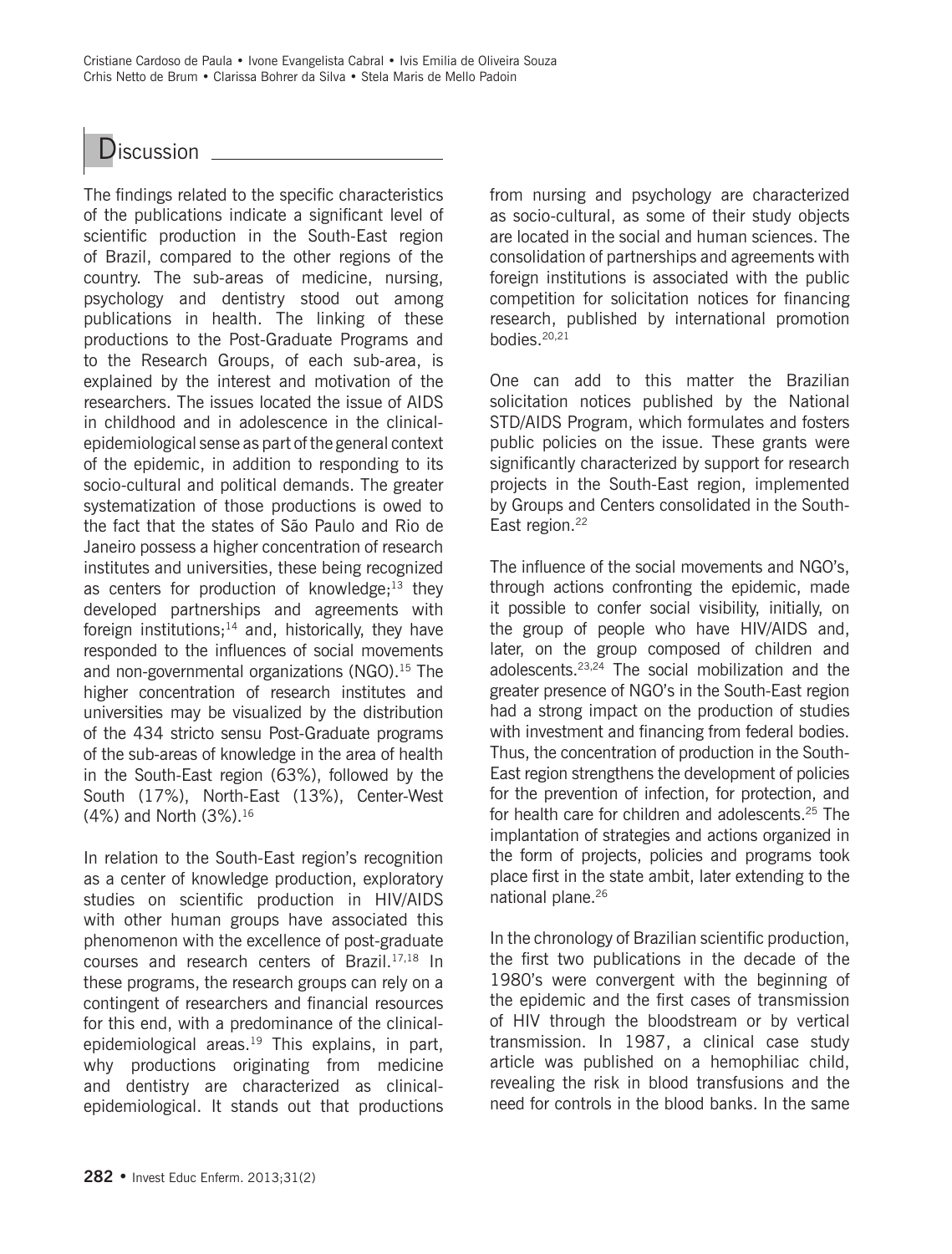year, an article was also published regarding the prevalence of HIV antibodies in street children in the city of São Paulo. The first study found relating to AIDS in adolescence dates from 1995, and deals with the extent of information, attitudes and representations on the risk, and prevention of, AIDS in low-income adolescents in Rio de Janeiro. Only in 1997 does one find a study including the HIV sero-positive adolescent. Thus, in the epidemic's second decade, there is an emphasis on field research, possibly because the increased growth in production can be related to the implementation of the Post-Graduate Programs and the financing of research by national and international bodies.<sup>27,28</sup>

In relation to the study's natures and tendencies, the results showed the productions' consonance with the quantitative and qualitative evolution of the epidemic in Brazil.<sup>29</sup> In this regard, those productions followed the children's and adolescents' health needs and contributed to the creation of responses to the care requirements at a primary and secondary level.<sup>30</sup>

The issues of HIV/AIDS, investigated in the age range of childhood, indicated a care tendency, with a clinical-epidemiological nature, showing the importance and the link with the historical and epidemiological context of pediatric AIDS in Brazil.31 These characteristics revealed the concern with the risk factors for infection with HIV in children and sought to estimate across Brazil the dimension of the cases of infection in minors below 13 years of age.32 There followed investments in the development of a specific protocol for prophylaxis against vertical transmission; diagnostic methods; laboratory studies of co-infections; clinicallaboratorial parameters; medications for ARVT; and prophylaxis of opportunistic infections.<sup>33</sup>

The promising results in the clinicalepidemiological areas of the health of the children who have HIV/AIDS evidenced the need for investigation of the cultural diversities, social conditions and the evaluation of the actions carried out.34 Consequently, from the second decade on, an increase in socio-cultural and political studies was observed. The care tendency reveals the

commitment to the search, initially, for the clinical comprehension of the infection and the illness, and its implications in childhood.<sup>35</sup> The care tendency and the clinical-epidemiological nature entailed in these productions situate the matter of the child with HIV/AIDS in the theoreticalanalytical category of clinical weakness, due to her immunodeficiency and the higher risk of illness. $36$  From the very beginning of their lives, these children have special health needs, with multiple care demands on the health services and their family caregivers, and in particular for permanent multiprofessional monitoring in a specialized health service and dependence on medications.37 In Brazil, these health factors include these children in the group of children with special health needs (CRIANES).<sup>38-40</sup> These children's childhood is experienced in the midst of the challenges of the exposure to the infection by HIV, of the immunodeficiency, of the illness' symptomatic manifestations, of the morbidity and mortality from AIDS or co-infections, and of (re-) hospitalization.41 To the other questions associated with the disease, one can add the necessity of a routine of drug therapy, in which compliance with the treatment is imperative for it to be effective, and which has consequences of side effects and therapeutic limits.42

Concerning the issue of HIV/AIDS in the age range of adolescence, the preventive tendency of the socio-cultural nature shows consistency with the context in which the epidemic is inserted in this segment of the population. These specifications revealed the concern with the carrying-out of preventive actions regarding the main categories of exposure within this population – sex and the use of injected drugs. Investments in preventive policies in high-risk populations followed, along with harm-reduction policies, and educational actions related to safe sex, so as to reduce the rates of morbidity and mortality. The studies seek to understand the representations, the behaviors, the feelings, the relationships, and the information on the adolescents, so as to propose strategies for preventing the transmission of HIV.43,44 Among the adolescents, the discussion is grounded in their vulnerability, in particular regarding sexuality,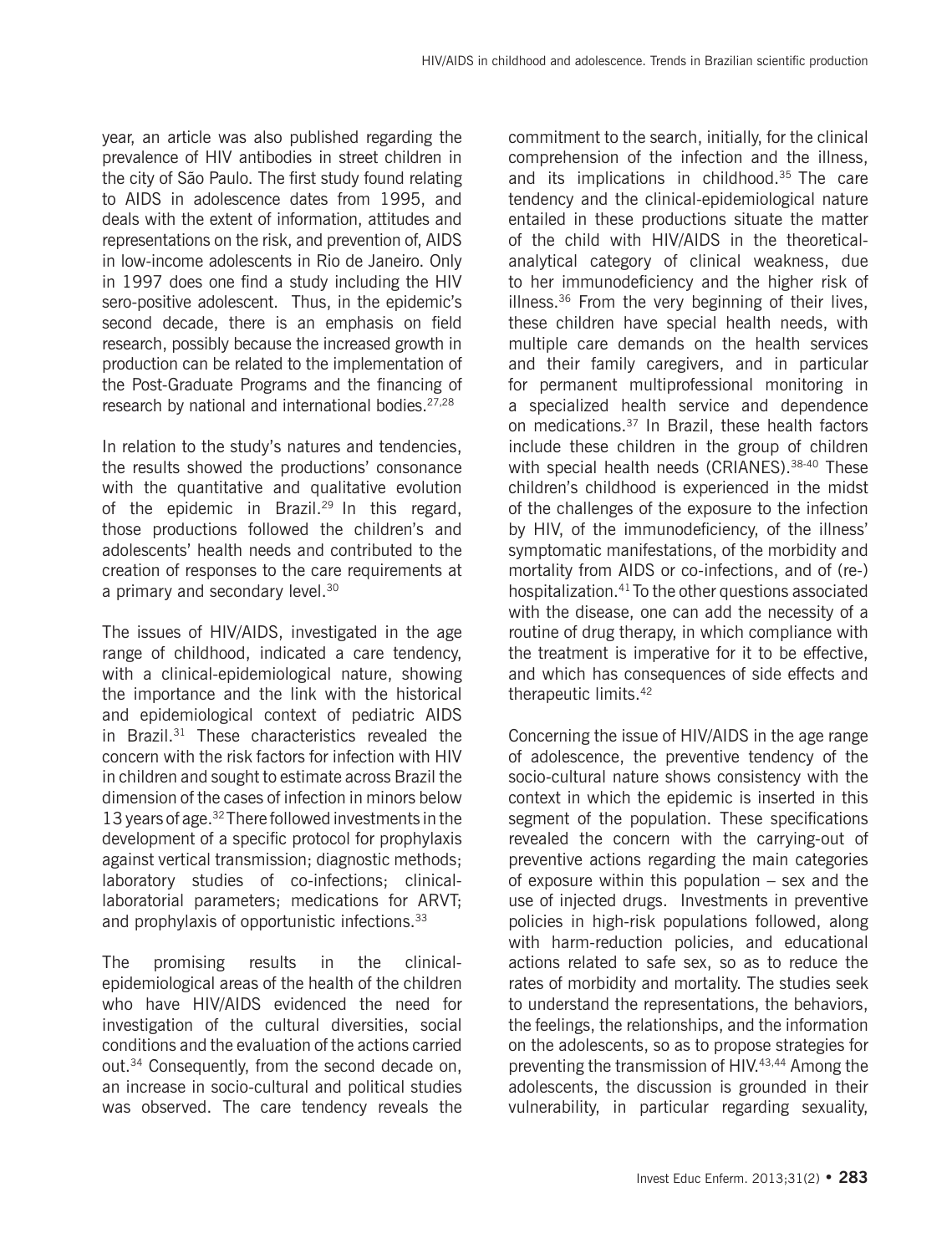drug use and violence.<sup>45</sup> These situations of risk characterize this phase in human development.46 The preventive tendency of socio-cultural nature involved in these productions places the issue of adolescents with HIV/AIDS in the theoreticalanalytical category of social vulnerability.<sup>47</sup> This populational segment's needs encompass the requirements of the phase of transition in human development;48 a broadening of the environment of interpersonal relationships from the family circle to peer groups;<sup>49</sup> the access to health services; $50$ access to information on sexuality, and means of preventing HIV/AIDS, among others.<sup>51</sup>

## Conclusions .

The results evidenced that the studies on childhood are of the care tendency and of clinical-epidemiological nature, as opposed to those describing adolescence, which are of the preventive tendency and socio-cultural nature. The analysis of the specificities of Brazilian scientific production on HIV/AIDS in childhood and adolescence, published between 1983 and 2010 indicated that some articles dialogued with public policies on protective, preventive, care, and epidemiological surveillance actions. The directive on knowledge gave visibility to new questions necessary to the development of scientific investigations, extending this area's set of knowledge.

The influence of Brazilian public policy is the expression of partnership established between the government and civil society in confronting the syndrome. The broadening of prevention and care allowed the facility of access to health, the guarantee of access to preventive materials and the efficiency in the approaching of specific populations and minorities. These results of Brazilian policy are evident in the scientific productions on the issue of HIV/AIDS in childhood and adolescence. In relation to the directive on knowledge, the set of productions investigated infected children and exposed adolescents and indicated the possibility of rethinking the children and adolescents who have HIV/AIDS as part of the CRIANES group due to their clinical weakness and social vulnerability. The studies' epistemological recurrence reflected advances and widened knowledge regarding the clinical-epidemiological, socio-cultural and political dimensions, without, however, encompassing the existential dimension of the child-being and the adolescent-being who has HIV/AIDS. In this regard, the need was evidenced to continue carrying out investigations relating to the phase of childhood and adolescence, as much of those who have HIV/AIDS as of those who are vulnerable to infection in their multiple dimensions. In addition to continuing with studies which investigate compliance with treatment and the diagnostic disclosure in this study population, the need is stressed to give visibility to the other questions: the presence and influence of the NGOs in health care and in the rights of children and adolescents who have HIV/ AIDS; the epidemiological surveillance of AIDS in children and adolescents; already-infected or ill adolescents, and the children who have AIDS through vertical transmission and who are in the transition from infancy to adolescence.

The study's limitations refer to the use of two databases, and to the search strategy that provided a view of the field, which converges with the cutoff point and the analysis of Brazilian production.



- 1. Pinto AC, Pinheiro PN, Vieira NF, Alves MD. Compreensão da pandemia da AIDS nos últimos 25 anos. DST – J Bras Doenças Sex Transm. 2007; 19(1):45-50.
- 2. Silva SF, Pereira MR, Neto RM, Ponte MF, Ribeiro IF, Costa PF. AIDS no Brasil: uma epidemia em transformação. RBAC. 2010; 42(3):209-12.
- 3. Carvalho FT, Piccinini CA. Aspectos históricos do feminino e do maternal e a infecção pelo HIV em mulheres. Ciênc Saúde Colet. 2008; 13(6):1889-98.
- 4. Brasil, Ministério da Saúde. Secretaria de Vigilância em Saúde. Programa Nacional de DST/ AIDS. Boletim Epidemiológico AIDS/DST. Brasília: Ministério da Saúde; 2011.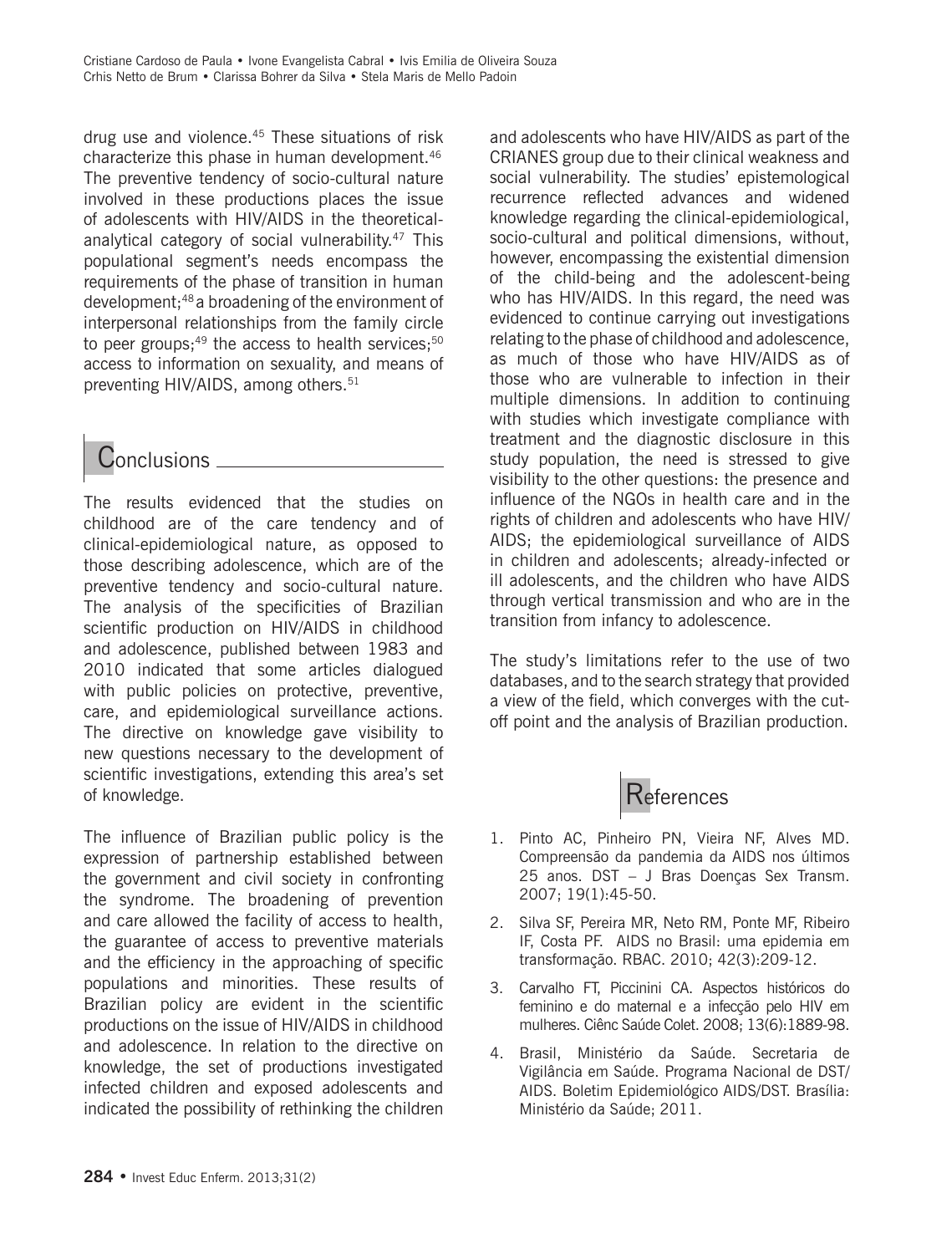- 5. Silva RA. Situação atual de crianças e adolescentes portadores de HIV no Brasil. FIEP Bull. 2011;81(Special Edition): Article II.
- 6. Barcellos C, Acosta LM, Lisboa EP, Britto MR, Flores R. Estimativa da prevalência de HIV em gestantes por análise espacial, Porto Alegre, RS. Rev Saúde Públ. 2006; 40(5):928-30.
- 7. Barbosa RM, Facchini R. Acesso a cuidados relativos à saúde sexual entre mulheres que fazem sexo com mulheres em São Paulo, Brasil. Cad Saúde Pública Rio de Janeiro. 2009; 25(Sup 2):S291-S300.
- 8. Pereira AJ, Nichiata LY. A sociedade civil contra a AIDS: demandas coletivas e políticas públicas. Ciênc Saúde Colet. 2011; 16(7):3249-57.
- 9. Greco DB. Ética, Saúde e Pobreza As doenças emergentes no século XXI. Bioética. 1999; 7(2):189-98.
- 10. Araújo MA, Araújo TL, Damasceno MM. Conhecimento em HIV/AIDS de 1998 a 2005: estudos publicados em periódicos de enfermagem. Esc Anna Nery. 2006; 10(1):126-31.
- 11. Oliveira DC, Costa TL, Gomes AM, Acioli S, Formozo GA, Heringer A, et al. Análise da produção de conhecimento sobre HIV/AIDS em resumos de artigos em periódicos brasileiros de enfermagem, no período de 1980 a 2005. Texto Contexto-Enferm. 2006; 15(4):654-62.
- 12. Bardin L. Análise de conteúdo. 6th ed. Lisboa: Edições 70; 2011.
- 13. Rodrigues RCV, Peres HHC. Panorama brasileiro do ensino de Enfermagem *On-line.* Rev Esc Enferm USP. 2008; 42(2):298-304.
- 14. Loyola MA, Corrêa MC, Guimarães ER. Cooperação internacional na área da Saúde Coletiva: propostas para um debate. Ciênc. saúde coletiva. 2010; 15(4):2007-20.
- 15. Freitas CM, Tambellini AM, Schultz GE, Bertolini VA, Netto FA. Quem é quem na saúde ambiental brasileira? Identificação e caracterização de grupos de pesquisas e organizações da sociedade civil. Ciênc. saúde coletiva. 2009; 14(6):2071-82.
- 16. Coordenação de Aperfeiçoamento de Pessoal de Nível Superior (Capes). Cursos recomendados e reconhecidos [Internet]. [cited 2011 Nov 30]. Available in: http://conteudoweb.capes.gov.br/ conteudoweb/ProjetoRelacaoCursosServlet
- 17. Costa RF, Carvalho AZ, Fialho AV, Moreira TM, Queiroz MV, Jorge MS. Cuidado de enfermagem ao adolescente: análise da produção científica de 2001 a 2007. Ciênc cuid saúde. 2010; 9(3):585-92.
- 18. Aquino EM. Gênero e saúde: perfil e tendências da produção científica no Brasil. Rev Saúde Pública. 2006; 40(spe):121-32.
- 19. Campos CJG, Turato ER. Análise de conteúdo em pesquisas que utilizam metodologia clínicoqualitativa: aplicação e perspectivas. Rev Latinoam Enferm. 2009; 17(2):259-64.
- 20. Departamento de Ciência e Tecnologia, Secretaria de Ciência, Tecnologia e Insumos Estratégicos, Ministério da Saúde. Programa de fomento à pesquisa para os sistemas e serviços locais de saúde: gestão compartilhada em saúde. Rev Saúde Pública. 2006; 40(6):1131-36.
- 21. Elias FS, Souza L. Indicadores para monitoramento de pesquisa em saúde no Brasil. Ci Inf Brasília. 2006; 35(3):218-26.
- 22. Guimarães R. Pesquisa em saúde no Brasil: contexto e desafio. Rev Saúde Pública 2006; 40(Esp):3-10.
- 23. Santos TC. As diferentes dimensões da sustentabilidade em uma organização da sociedade civil: Uma análise da prática social do grupo de apoio à prevenção à AIDS da Bahia. Sociedade, Contabilidade e Gestão, Rio de Janeiro. 2007; 2(2):61-76.
- 24. Grangeiro A, Silva LL, Roberto TP. Resposta à aids no Brasil: contribuições dos movimentos sociais e da reforma sanitária. Rev. Panam. Salud Publica. 2009; 26(1):87-94.
- 25. Paiva V, Ayres JR, Segurado AC, Lacerda R, Silva NG, Silva MH. A sexualidade de adolescentes vivendo com HIV: direitos e desafios para o cuidado. Ciênc saúde coletiva. 2011; 16(10):4199-210.
- 26. Cheque P. A Prevenção da Infecção pelo HIV e as Novas Tecnologias. Rev Tempus Actas Saúde Col. 2010; 4(2):114-30.
- 27. Santos AL, Azevedo JM. A pós-graduação no Brasil, a pesquisa em educação e os estudos sobre a política educacional: os contornos da constituição de um campo acadêmico. Rev. Bras. Educ. 2009; 14(42):534-605.
- 28. Oliveira DC, Formozo GA, Gomes AM, Acioli S, Marques SC, Costa TL, Hering A, et al. A produção de conhecimento sobre HIV/AIDS no campo da